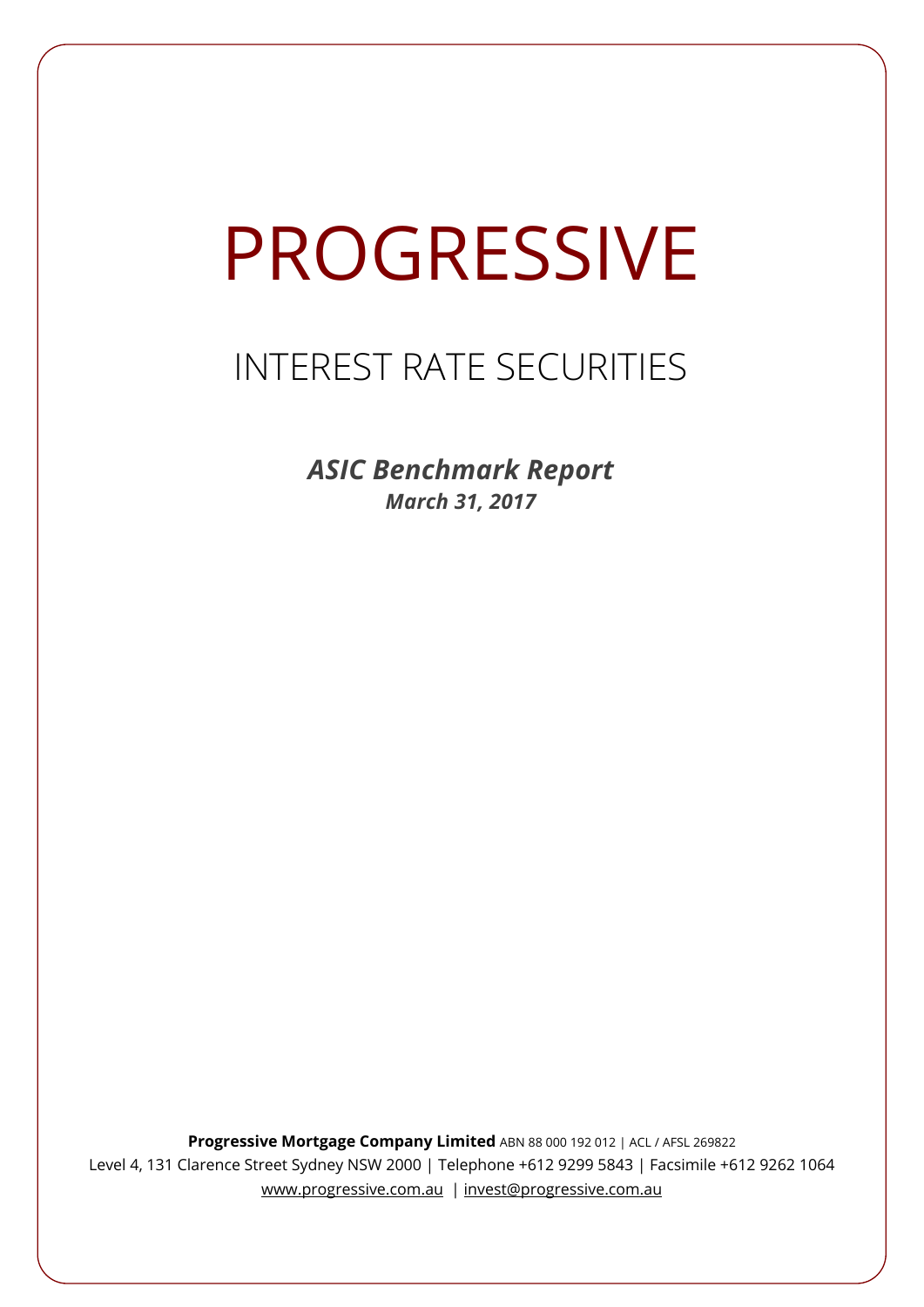# **1.1 ASIC BENCHMARKS**

*Table 1 – ASIC Regulatory Guide 69 Benchmarks* 

| <b>Benchmark</b>                  | <b>Issuer meets</b><br>benchmark? | Refer<br>to item: |
|-----------------------------------|-----------------------------------|-------------------|
| <b>Equity Capital</b>             | Yes                               | 1.3               |
| Liquidity                         | Yes                               | 1.4               |
| Rollovers                         | Yes                               | 1.2               |
| Debt Maturity                     | Yes                               | 1.5               |
| Loan Portfolio                    | Yes                               | 1.6               |
| <b>Related Party Transactions</b> | Yes                               | 1.7               |
| Valuations                        | Yes                               | 1.8               |
| Lending Principles                | Yes                               | 1.9               |

Table 1 lists the ASIC Regulatory Guide 69 benchmarks applicable to unlisted note issues and whether they are met for this reporting period and where they are referred to in this report.

#### **1.2 ROLLOVERS BENCHMARK – RENEWAL ON MATURITY**

Progressive meets the ASIC Rollovers benchmark by making the following disclosures. On or about the maturity of a fixed term investment, a written notice is sent to the Investor:

- Inviting the investor's instructions for reinvestment;
- Advising the current interest rates applying to our investment options; and
- Informing availability of the current Prospectus and any other relevant disclosure.

If no instructions are received we assume the investor wishes to reinvest under the same terms at the then current rate.

If an investment is not renewed, interest will cease at the expiration of the term and the money will be repaid to the investor in the prescribed manner within one working day of such advice.

## **1.3 EQUITY CAPITAL BENCHMARK**

Progressive follows the ASIC Equity Capital benchmark whereby a minimum 8% *equity ratio* (total equity/(total equity + total liabilities)) is maintained to ensure prudent capitalisation of its mortgage financing business; and if and when more than a minor part of lending were to be directly or indirectly for property development this minimum ratio would increase to 20%.

At March 31, 2017 Progressive's *equity ratio* was 16.73% and 0.00% of its lending was related to property development.

## **1.4 LIQUIDITY BENCHMARK**

Progressive meets the ASIC Liquidity benchmark which requires that a cash balance be maintained on a rolling basis at least equal to its estimated cash requirement for the next 3 months.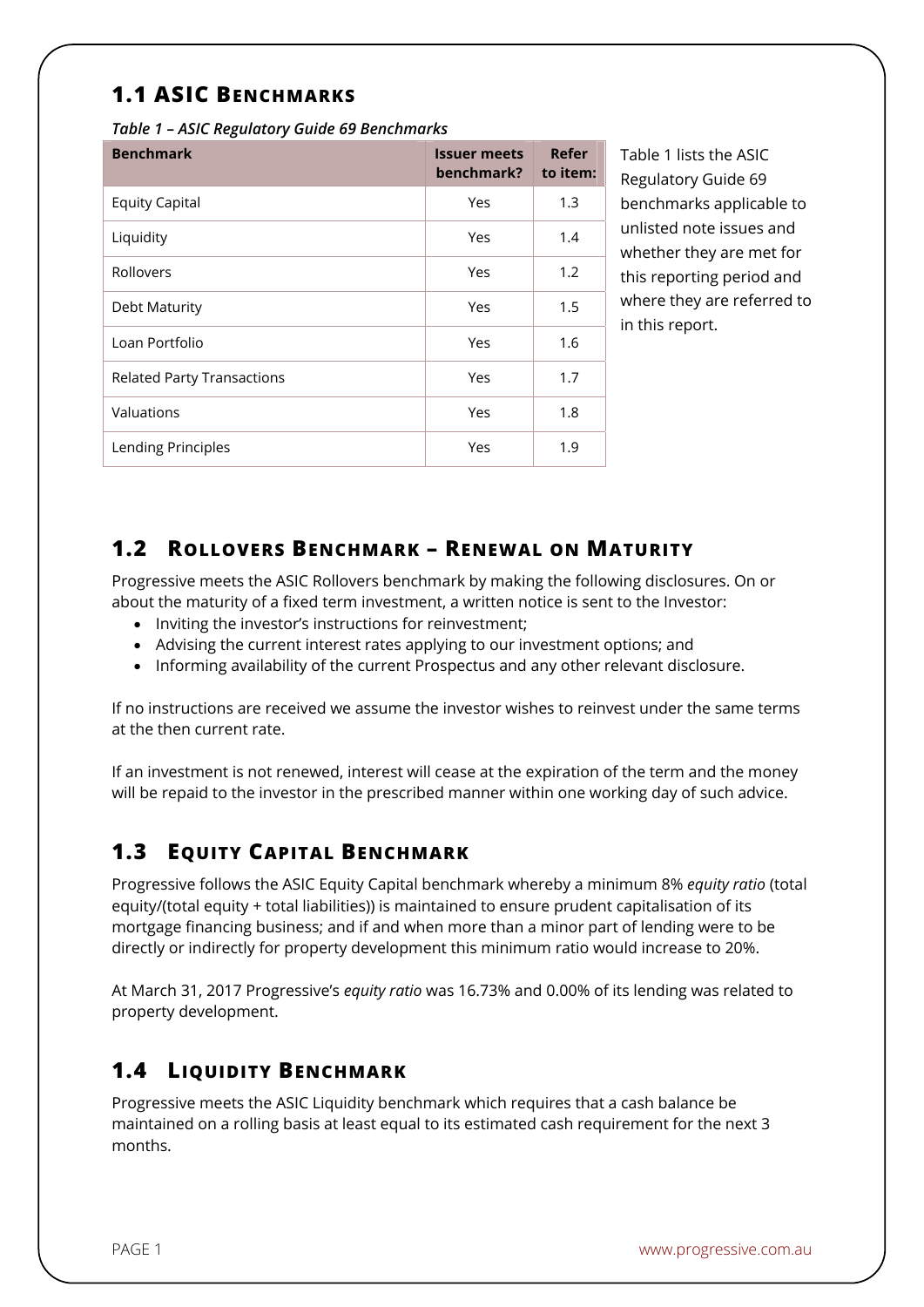At March 31, 2017 Progressive's:

- Cash balance requirement assuming a rollover rate of 90% of fixed term investments and retention of 91% of no fixed term (31 day notice) investments was 947,939.
- Cash balance requirement would have been \$3,924,432 if the rollover and retention rates were 20% less than the actual rates experienced for the prior 3 months (87% and 98% respectively).
- Actual available cash balance was \$51,112,328.

Progressive ensures that assets maturing within 1 year are always at least equal to liabilities maturing within 1 year (see Table 2). This balancing of maturities is aided by a policy that all mortgage loans other than loans regulated under the *National Consumer Credit Protection Act 2009* ('Credit Code' loans) are subject to recall after 3 years.

## **1.5 DEBT MATURITY BENCHMARK**

To meet the ASIC Debt Maturity disclosure benchmark, a maturity profile of amounts owing to Investors and other interest-bearing liabilities appears below in Table 2. Included in liabilities payable within 3 months are variable rate investments for which the investment terms and conditions provide for an orderly repayment in sequence out of funds available and now subject to minimum 31 days notice for withdrawal of funds.

| <b>Matures:</b>  | <b>Cash and Term</b><br><b>Deposits</b><br>\$ | <b>Loans Subject</b><br>to Recall and/or<br><b>Expiring</b><br>\$ | <b>Interest-Bearing</b><br><b>Liabilities</b><br>\$ |
|------------------|-----------------------------------------------|-------------------------------------------------------------------|-----------------------------------------------------|
| Within 3 Months  | 18,161,349                                    | 11,811,992                                                        | 25,377,590                                          |
| $3 - 12$ Months  | 23,369,342                                    | 2,143,676                                                         | 14,966,986                                          |
| $1 - 3$ Years    |                                               | 3,186,553                                                         | 8,730,398                                           |
| Totals           | 41,530,691                                    | 17,142,221                                                        | 49.074.974                                          |
| Av Interest Rate | 2.66%                                         | 5.12%                                                             | 3.02%                                               |

*Table 2 - Maturities at March 31, 2017*

## **1.6 LOAN PORTFOLIO BENCHMARK**

To meet the ASIC Loan Portfolio disclosure benchmark, details of Progressive's current loan portfolio and related policies are set out in Tables 2, 3.1, 3.2, 3.3 and 3.4, and the policies applied by Progressive in the origination and management of mortgage assets are as follows:

- All loans are secured by registered mortgage over real estate which is assessed to be readily saleable or income earning.
- Loans are made within New South Wales and the Australian Capital Territory and predominantly within the greater Sydney Metropolitan area.
- All securities are valued by independent experienced valuers.
- Loans can be made to natural persons, companies or a trust provided they are not associates of Progressive.
- All mortgage loans other than Credit Code loans are subject to full repayment on written notice no later than three years from execution.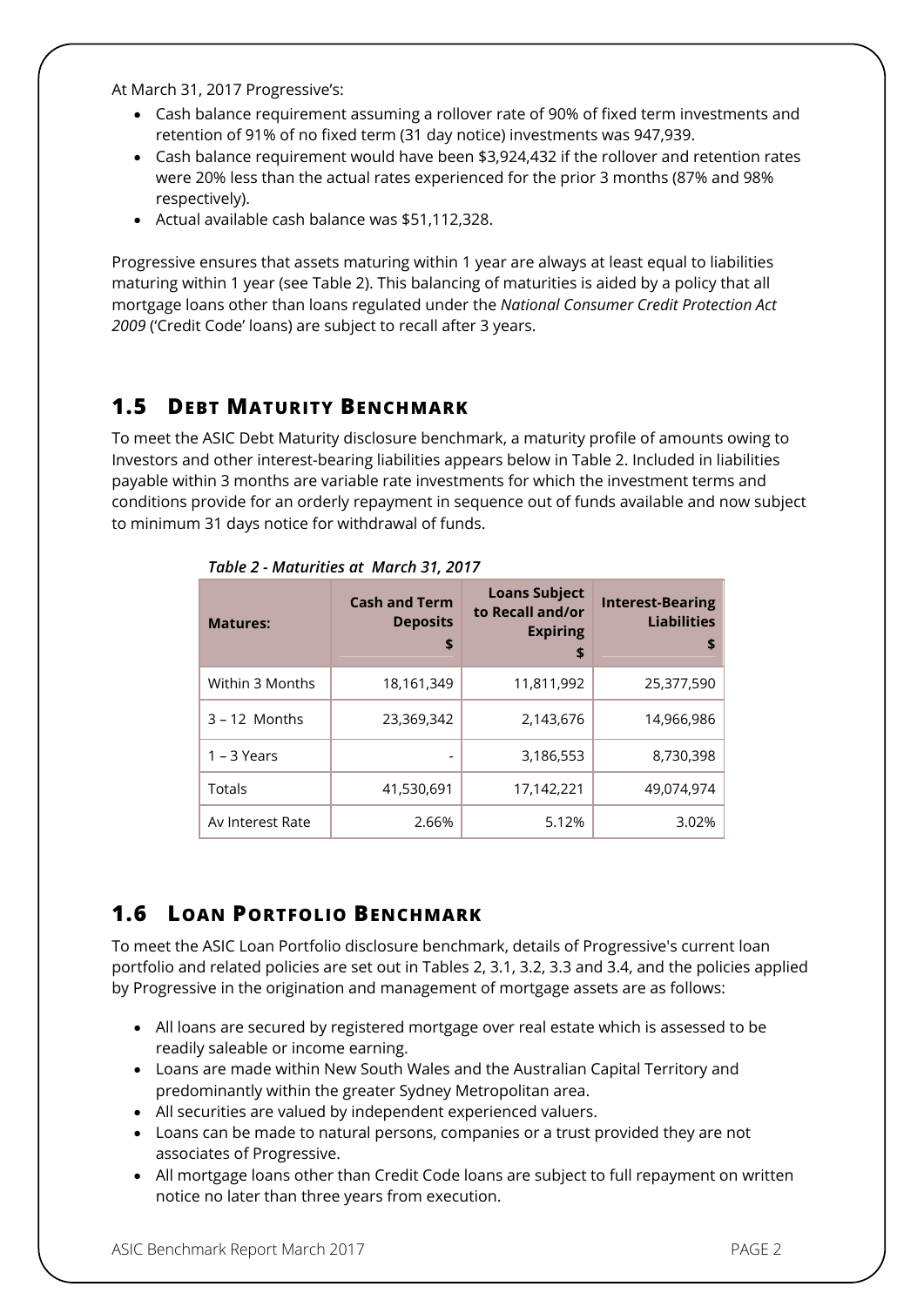- Not more than 10% of total loan funds can be advanced to any one borrower.
- Experienced officers of Progressive appraise all loan proposals. No loan is made without:
	- the written consent of the loans manager and a director of the Company;
	- a valuer's certificate;
	- a solicitor's certificate that the title is in order;
	- a registrable mortgage; and
	- satisfactory proof that the property to be mortgaged has been insured.
- Loans that require loan insurance are not made.
- Loans are closely monitored for performance. Daily exceptions reports are generated to identify any accounts requiring maintenance such as insurance renewal, a review of interest rates or follow up on late payment.
- Loans in default or arrears are considered on an individual basis. Reasonable proposals for the borrower to normalise the account are allowed and scope for restructuring the loan is investigated. When the loan is clearly no longer viable it will be called in and any actions thereafter necessary for recovery taken.

| <b>Security</b>          | Numbei<br>Loans | <b>Outstanding</b><br>Value<br>Loans | Weight | Valuation<br>Security | Loan/<br>Ratio<br>Actual<br>Value | $e$<br>Ε<br>Maximu<br>厄<br>Ratio<br>neon |
|--------------------------|-----------------|--------------------------------------|--------|-----------------------|-----------------------------------|------------------------------------------|
| Owner-Occupied Homes     | 41              | 10,650,706                           | 62.1%  | 32,238,743            | 33.0%                             | 73.2%                                    |
| <b>Rental Property</b>   | 23              | 6,491,516                            | 37.8%  | 18,722,069            | 34.7%                             | 67.2%                                    |
| Construction/Development | 0               | $\Omega$                             | 0%     | $\Omega$              | N/A                               | N/A                                      |
| Totals                   | 66              | 17,142,221                           | 100%   | 50,960,812            | 34.0%                             |                                          |
| Averages                 |                 | 267,847                              |        | 796,263               |                                   |                                          |

*Table 3.1 – Loans at March 31, 2017 - Valuations and Securities*

#### *Table 3.2 – Loans at March 31, 2017 - Loan Distribution – Sydney Regions*

| <b>Region</b> | West<br>Inner | Southern | East<br>and<br>City | ≖<br>ō<br>$\omega$<br>Ž<br>Shor<br>Upper | <b>Outside</b><br>dney<br>$\overline{\mathcal{S}}$ | S<br>nkstow<br>nterbi<br>$\overline{a}$<br>ී | 둡<br>$\frac{5}{2}$<br>$\omega$<br>ā<br>န္တ<br>owe | West | West<br>North | မိ<br>۹<br>Ē<br>ပ<br>Б<br>ēā<br><u>ۃ</u><br>$\mathbf{m}$ | West<br>South | Total |
|---------------|---------------|----------|---------------------|------------------------------------------|----------------------------------------------------|----------------------------------------------|---------------------------------------------------|------|---------------|----------------------------------------------------------|---------------|-------|
| <b>Number</b> | 9             | 12       | 10                  | 4                                        | 6                                                  |                                              |                                                   | 4    | 4             | 4                                                        |               | 64    |
| Weight        | 15 %          | 40 %     | 13 %                | 4 %                                      | 7 %                                                | 6 %                                          | 1 %                                               | 2 %  | 5 %           | 7 %                                                      | 0%            | 100%  |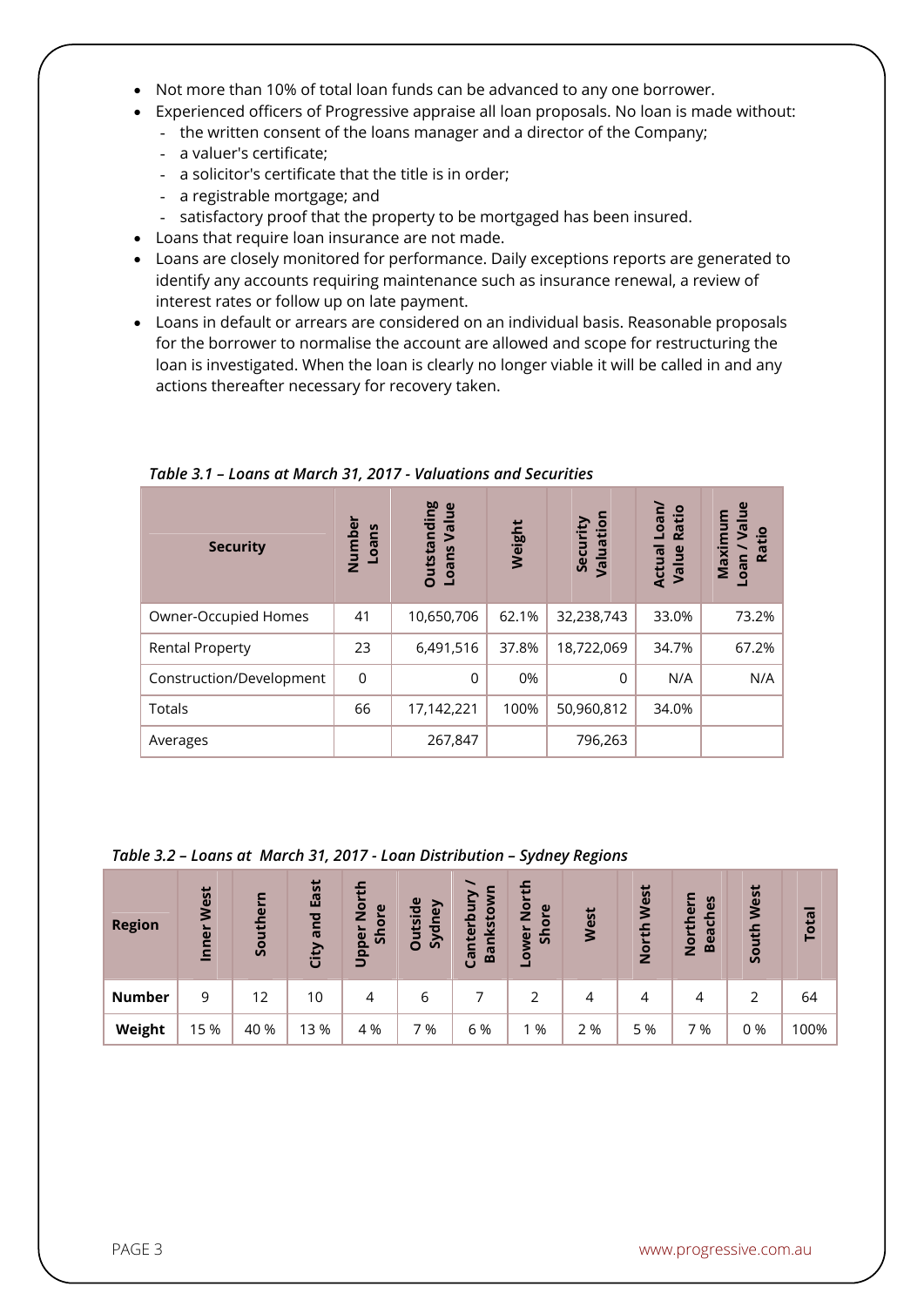| <b>Type of Loan or Security</b>                                            | Number          | <b>Outstanding</b><br>Loans value<br><b>Total</b> | Weight   | Valuation<br>Security | Loan/Value<br>Ratio |
|----------------------------------------------------------------------------|-----------------|---------------------------------------------------|----------|-----------------------|---------------------|
| <b>Business Purpose Loans</b>                                              | 27              | 10,166,837                                        | 59.3%    | 25,925,401            | 39.2%               |
| Residential Investment Loans                                               | 13              | 3,155,481                                         | 18.4%    | 3,031,239             | 35.9%               |
| Personal Purpose Loans                                                     | 24              | 3,819,903                                         | 22.3%    | 26,172,963            | 23.5%               |
| Loans secured or part secured by second mortgages                          | 0               | $\Omega$                                          | $\Omega$ | $\Omega$              | N/A                 |
| Loans more than 30 Days In Arrears                                         | 0               | 0                                                 | $\Omega$ | $\Omega$              | N/A                 |
| Loans Impaired and Renegotiated Loans                                      | 0               | 0                                                 | $\Omega$ | $\Omega$              | N/A                 |
| Loans Subject to Legal Proceedings                                         | $\overline{0}$  | $\mathbf{0}$                                      | $\Omega$ | $\Omega$              | N/A                 |
| Loans to 10 largest borrowers                                              | 10 <sup>1</sup> | 8,806,026                                         | 51.4%    | 17,144,069            | 51.4%               |
| Properties of 5% or more of total property assets                          | 0               | N/A                                               | N/A      | N/A                   | N/A                 |
| Loans to related parties (Progressive does not lend<br>to related parties) | $\Omega$        | N/A                                               | N/A      | N/A                   | N/A                 |

#### *Table 3.3 - Loans at March 31, 2017 – Loan Purpose and Other Portfolio Details*

#### *Table 3.4 - Loans at March 31, 2017 – Loans of 5% or More of Total Loan Book Value*

| Loan <sub>1</sub>       |                                                                                                                                                                                                                |           |  |  |  |  |
|-------------------------|----------------------------------------------------------------------------------------------------------------------------------------------------------------------------------------------------------------|-----------|--|--|--|--|
| Loan Value              |                                                                                                                                                                                                                | 1,542,236 |  |  |  |  |
| Type of Loan            | <b>Business Purpose</b>                                                                                                                                                                                        |           |  |  |  |  |
| Securities              | 1) Residential/ commercial property                                                                                                                                                                            | 1,800,000 |  |  |  |  |
|                         | 2) Vacant Land                                                                                                                                                                                                 | 775,000   |  |  |  |  |
| Security Valuation      | Total:                                                                                                                                                                                                         | 2,575,000 |  |  |  |  |
| Loan / Value Ratio      |                                                                                                                                                                                                                | 59.89%    |  |  |  |  |
| Weight                  |                                                                                                                                                                                                                | 9.00%     |  |  |  |  |
| <b>Security Details</b> | 1) 2-storey retail/residential building comprising 2 shops and a 3-bedroom residence<br>on 461.6 m <sup>2</sup> in Southern Sydney<br>2) 638.6 m <sup>2</sup> vacant land zoned residential in Southern Sydney |           |  |  |  |  |
| Valuation details       | 1) Independent valuation dated August 2013 based on sales evidence and market<br>conditions.<br>2) Valuer-General land value July 2016.                                                                        |           |  |  |  |  |
| Loan <sub>2</sub>       |                                                                                                                                                                                                                |           |  |  |  |  |
| Loan Value              |                                                                                                                                                                                                                | 1,325,176 |  |  |  |  |
| Type of Loan            | Personal Purpose                                                                                                                                                                                               |           |  |  |  |  |
| <b>Securities</b>       | 1) Owner-Occupied Home                                                                                                                                                                                         | 2,400,000 |  |  |  |  |
| Security Valuation      | Total:                                                                                                                                                                                                         | 2,400,000 |  |  |  |  |
| Loan / Value Ratio      |                                                                                                                                                                                                                | 55.22%    |  |  |  |  |
| Weight                  |                                                                                                                                                                                                                | 7.73%     |  |  |  |  |
| <b>Security Details</b> | 1) Fine executive house with deep water frontage in Southern Sydney.                                                                                                                                           |           |  |  |  |  |
| Valuation details       | 1) Independent valuation dated October 2005 based on sales evidence and market<br>conditions                                                                                                                   |           |  |  |  |  |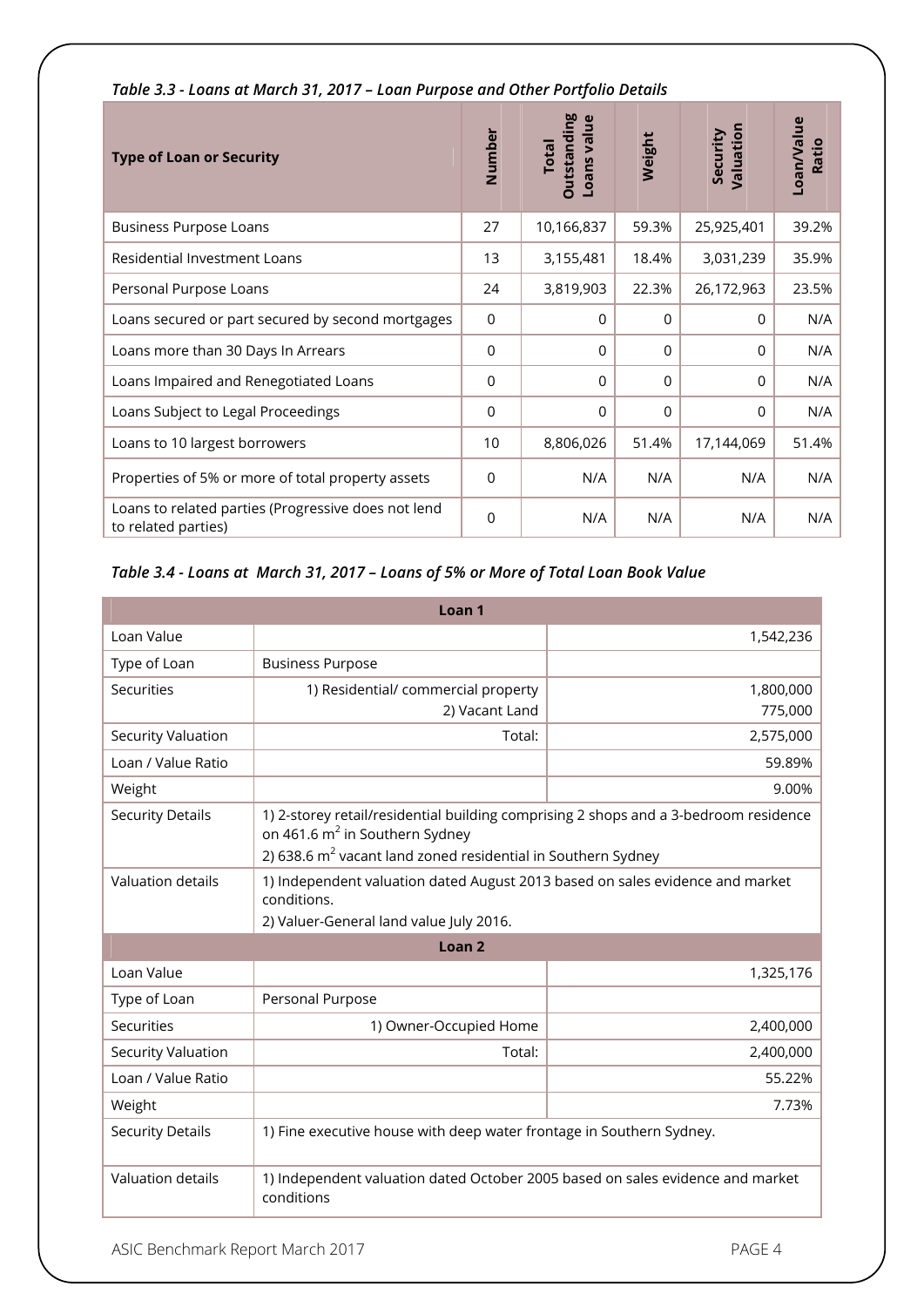|                           | Loan <sub>3</sub>                                                                                                                                                                                           |           |  |  |  |  |
|---------------------------|-------------------------------------------------------------------------------------------------------------------------------------------------------------------------------------------------------------|-----------|--|--|--|--|
| Loan Value                |                                                                                                                                                                                                             | 1,091,397 |  |  |  |  |
| Type of Loan              | <b>Business Purpose</b>                                                                                                                                                                                     |           |  |  |  |  |
| Securities                | 1) Owner-Occupied Home                                                                                                                                                                                      | 1,650,000 |  |  |  |  |
| <b>Security Valuation</b> | Total:                                                                                                                                                                                                      | 1,650,000 |  |  |  |  |
| Loan / Value Ratio        |                                                                                                                                                                                                             | 66.15%    |  |  |  |  |
| Weight                    |                                                                                                                                                                                                             | 6.37%     |  |  |  |  |
| <b>Security Details</b>   | 1) Two-storey 5-bedroom 3-bathroom Victorian home with period features, district<br>views and double parking in Sydney Inner West.                                                                          |           |  |  |  |  |
| Valuation details         | 1) Independent valuation dated April 2013 based on sales evidence and market<br>conditions.                                                                                                                 |           |  |  |  |  |
| Loan <sub>4</sub>         |                                                                                                                                                                                                             |           |  |  |  |  |
| Loan Value                |                                                                                                                                                                                                             | 916,766   |  |  |  |  |
| Type of Loan              | Residential Investment Purpose                                                                                                                                                                              |           |  |  |  |  |
| Securities                | 1) Residential Investment Property                                                                                                                                                                          | 925,000   |  |  |  |  |
|                           | 2) Owner-Occupied Home                                                                                                                                                                                      | 444,069   |  |  |  |  |
| Security Valuation        | Total:                                                                                                                                                                                                      | 1,369,069 |  |  |  |  |
| Loan / Value Ratio        |                                                                                                                                                                                                             | 66.96%    |  |  |  |  |
| Weight                    |                                                                                                                                                                                                             | 5.35%     |  |  |  |  |
| <b>Security Details</b>   | 1) Two-storey 3-bedroom home with double garage in Sydney South.<br>2) Three storey 5-bedroom executive home with double garage in Sydney South.                                                            |           |  |  |  |  |
| <b>Valuation details</b>  | 1) Independent valuation dated November 2016 based on sales evidence and<br>market conditions.<br>2) Independent valuation dated October 2012 based on sales evidence and market<br>conditions - 28% value. |           |  |  |  |  |

#### **1.7 RELATED PARTY BENCHMARK**

Progressive meets this benchmark. Progressive does not lend to related parties.

## **1.8 VALUATIONS BENCHMARK**

Progressive meets this benchmark:

- Real estate is valued on an "as is" and (for development property) an "as if complete" basis.
- Progressive uses independent licensed valuers and ensures that no single valuer conducts more than 1/3 of its valuations. Progressive has provided to and certified to the Trustee its panel of valuers that meet requirements under the Trust Deed and ASIC's regulatory guide RG 69.
- Before any property is mortgaged a current valuation is required.
- Development loans are advanced in stages to cover completion costs based on external evidence of the progress of the development.
- New valuation of a mortgaged property is required whenever it is considered that the most recent valuation is insufficient for a new loan or further advance sought; or inadequate because of changed circumstances, for example when there is a change in interest rate or the term of the loan, or when changes to zoning or local environment or major economic events occur that potentially adversely impact property values.